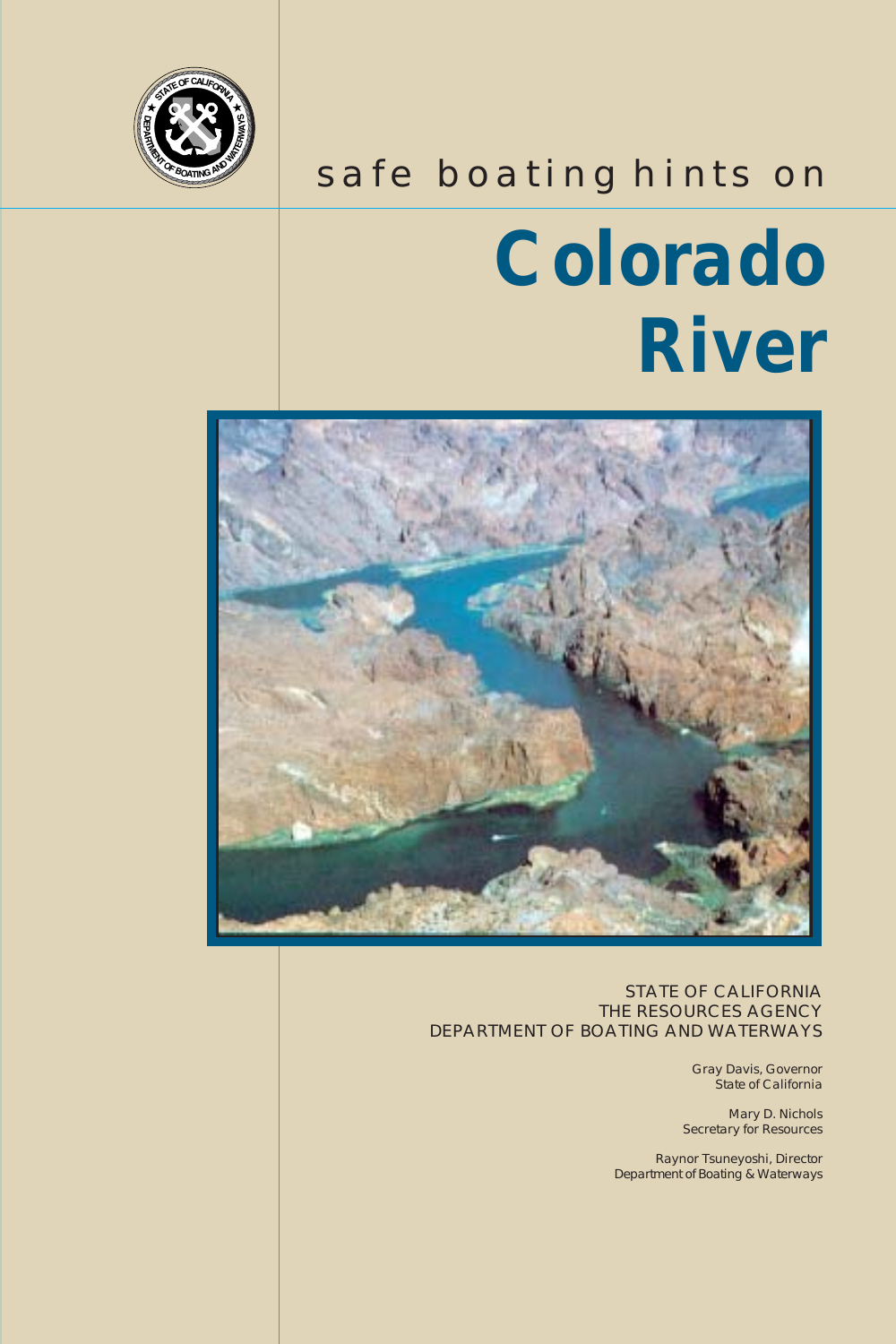## **The River**

A 233-mile stretch of the Colorado River has become a year-round recreation area for motorboaters, paddlers, water-skiers, and fishermen. To enjoy a safe trip on the Colorado, boaters need to become familiar with the characteristics of the area that make boating on this desert waterway unique. In addition, since the river forms a natural boundary between California and Arizona, boaters should know the boating laws for both states. Boaters are advised to travel downstream on the California side of the river and upstream on the Arizona side.

### The Lakes

Eight major dams located along the river back up extensive bodies of water to create desert lakes such as Havasu, Squaw, Moovalya, and the tule areas of Martinez and Ferguson lakes.

The water in larger lake basins gets rough on windy days and many boaters take shelter in coves found along the shores. However, boaters should beware of becoming trapped in the path of flash flood waters rushing down the washes into the coves during rare, but sudden, rainstorms.

## The Parker Strip

Lake Moovalya, created by Parker Dam to the north and Headgate Rock Dam to the south, accounts for a number of boating accidents on the California side of the Colorado. This 10-mile-long, 400-foot-wide body of water is perhaps better known as "The Parker Strip." A majority of accidents on The Strip involved motorboats under 20 feet in length. These accidents are usually the result of improper lookout, operator inattention or carelessness, intoxicated operation, or illegal skiing practices.

Citations will be issued to boats emitting a noise level above 86 decibels at 50 feet on the Arizona side. The noise level requirements for boats operating on the California side of the river is determined by the year the boat engine was manufactured, but in no instance can the noise level exceed 86 decibels. See the "ABCs of the California Boating Law" for legal noise limits.

### Hazards

Boaters must be constantly alert for underwater and partially submerged hazards such as sandbars, rocks, or snags on the Colorado. In areas where fast currents empty into lakes, such as the north basin of Lake Havasu, it is not uncommon to find floating, partially submerged tree stumps that can measure ten feet or more in length. Because water levels fluctuate both seasonally and daily, the visibility of hazards in the water can vary. Sandbars continually change position as the current disturbs the river's sandy bottom. The current varies from 2 to 8 mph depending on the area, season, and amount of water being released from dams upstream.

Few aids to navigation exist on portions of the Colorado. A typical "snag warning" may be a bottle tied to the limb of a submerged cottonwood by a conscientious fisherman. Shoals and sandbars usually are not marked, so BE ALERT.

Rafters are quite common on the river. Since they can be difficult to see, motorboaters should be on the lookout for rafts and proceed with caution.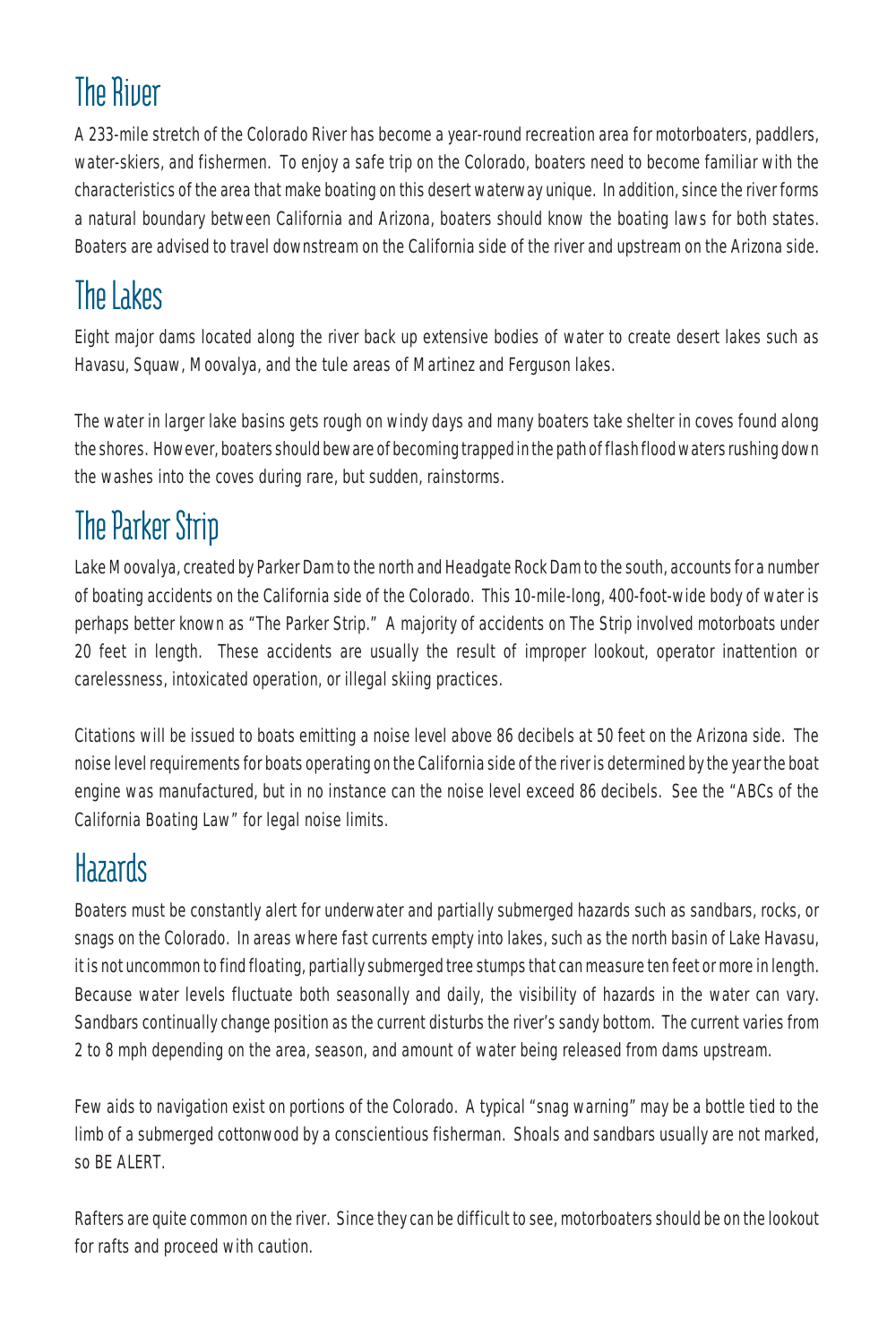Stretches of the river suitable for paddle craft are: below Hoover Dam to Lake Mojave and Davis Dam to Lake Havasu, below Parker Dam, below Headgate Rock Dam to the weir or diversion dam near Blythe, and below the weir to Imperial Dam near Yuma, Arizona.

### Speed Limit

Posted speed limits along the Colorado are rare, but California law restricts speed under certain conditions. Boats must slow to 5 mph when passing within 100 feet of any bather and when within 200 feet of any bathing beach, swimming or diving platform, or landing float in use.

Since the Colorado River is one of the state's most crowded waterways, boaters should always travel at a safe speed and maintain a proper lookout to avoid other watercraft, water-skiers, or swimmers on the river.



Bill Brennan Photo Water-skiers and motorboats crowd the narrow Parker Strip each season.

## Water-Skiing

#### **California boating law requires that:**

One U.S. Coast Guard-approved Type I, II, III, or V life jacket must be carried for each person on board. Personal watercraft riders, skiers and anyone being towed behind a vessel must wear their life jackets. (Exceptions: performers skiing on a marked course, or barefoot, jump or trick water skiing, may instead wear a wetsuit designed for the activity and labeled by the manufacturer as a water ski wetsuit. However, for each skier who elects to wear a wetsuit, an approved Type I, II, III, or V life jacket must still be carried on board. Persons using any underwater maneuvering device are exempt from wearing a life jacket. An underwater maneuvering device is any towed or self-powered apparatus designed for underwater use that a person can pilot through diving, turning and surfacing maneuvers.) Note: Inflatable personal flotation devices are not approved for use in California while water-skiing.

- The water-ski flag must be displayed to indicate any of the following conditions:
	-
	- A downed skier. A skier in the water preparing to ski.
	- A ski line extended from the vessel. A ski in the water in the vicinity of the vessel.
- 
- Skiing after sunset and before sunrise is prohibited.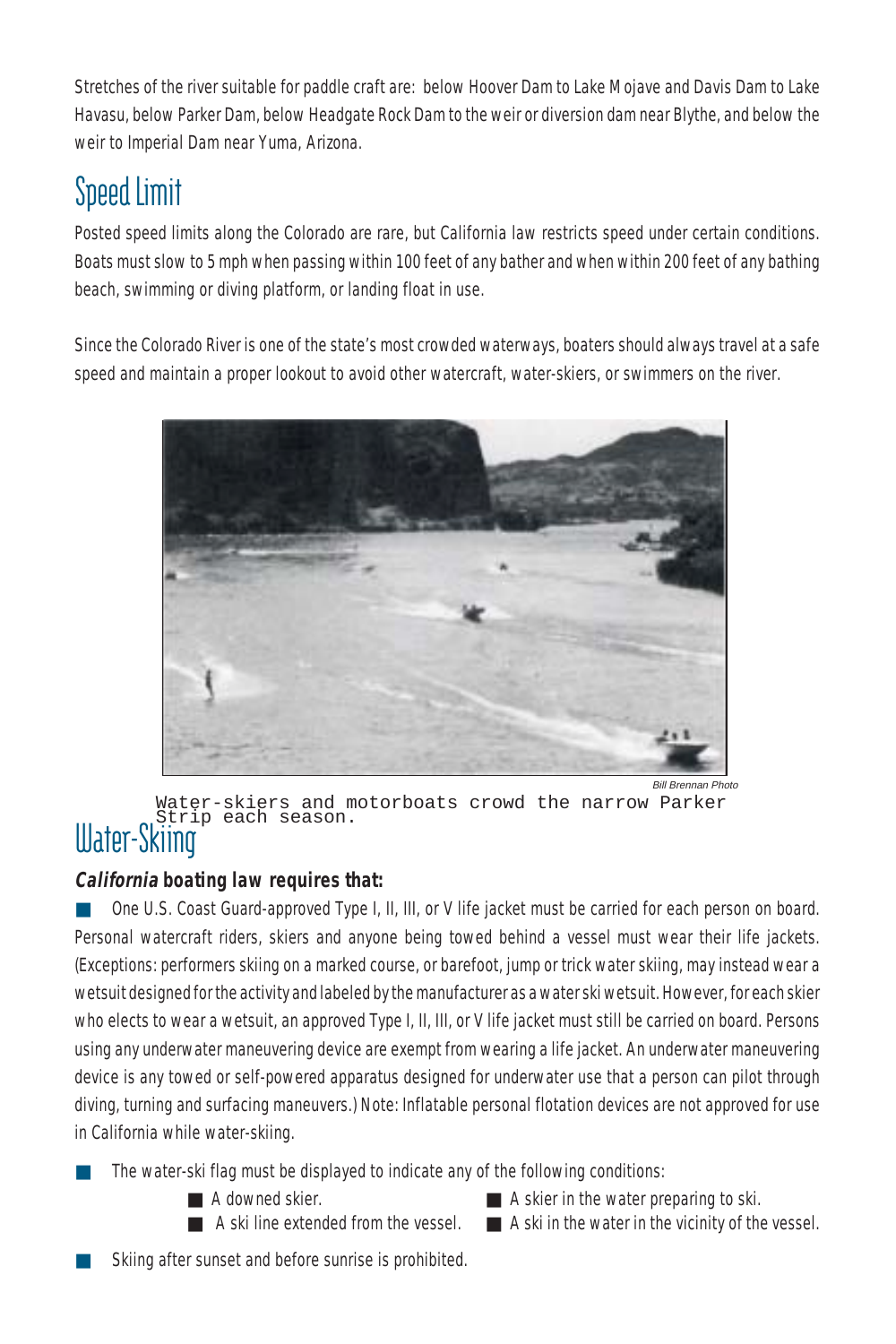#### **Arizona boating law requires that:**

- A skier must wear a life-saving device while skiing.
- The observer must display a red or orange flag, no less than 12 by 12 inches and mounted on a handle, any time a skier is down in the water.

Watch for signs or buoys on the river marking areas where water-skiing is prohibited. Within the Cibola National Wildlife Refuge, skiing is permitted on the main channel but not on the Old River Channel or back water area near Walter's or Mitchell's Camps. Water-skiing is not allowed in the Imperial National Wildlife Refuge, except for an eight-mile strip through the Picacho State Recreation Area and a four-mile section at the southern end of the refuge near Martinez Lake. Water-skiing is also not permitted in the Havasu National Wildlife Refuge. The restricted zone is marked with buoys from the Santa Fe Railroad Bridge (at the Interstate Highway 40 crossing) south to Clear Bay.

Never ski around blind bends. An approaching vessel or other hazard may endanger a skier.

### **Dams**

Dams should make you think twice—danger! Stay away from spillways, outlets, and siphons. Boats approaching dams from upstream have gone over the spillway with disastrous results. The downstream side can be turbulent, causing loss of control that may draw a boat into the dam spillway.

Most dams have buoys and log booms or cables stretched across the water on the up and downstream sides. The booms or cables may be difficult to see even in daylight. Cables on a dam approach can be suddenly lethal if not seen.



A downstream view of Headgate Rock Dam with the water level lowered at the dam.

### **Illeather**

The Colorado runs through some of the hottest desert terrain in the Southwest. Temperatures often exceed 110 degrees in the summer. The clear blue sky—and subsequent direct sun rays—should be taken into account when planning your outing.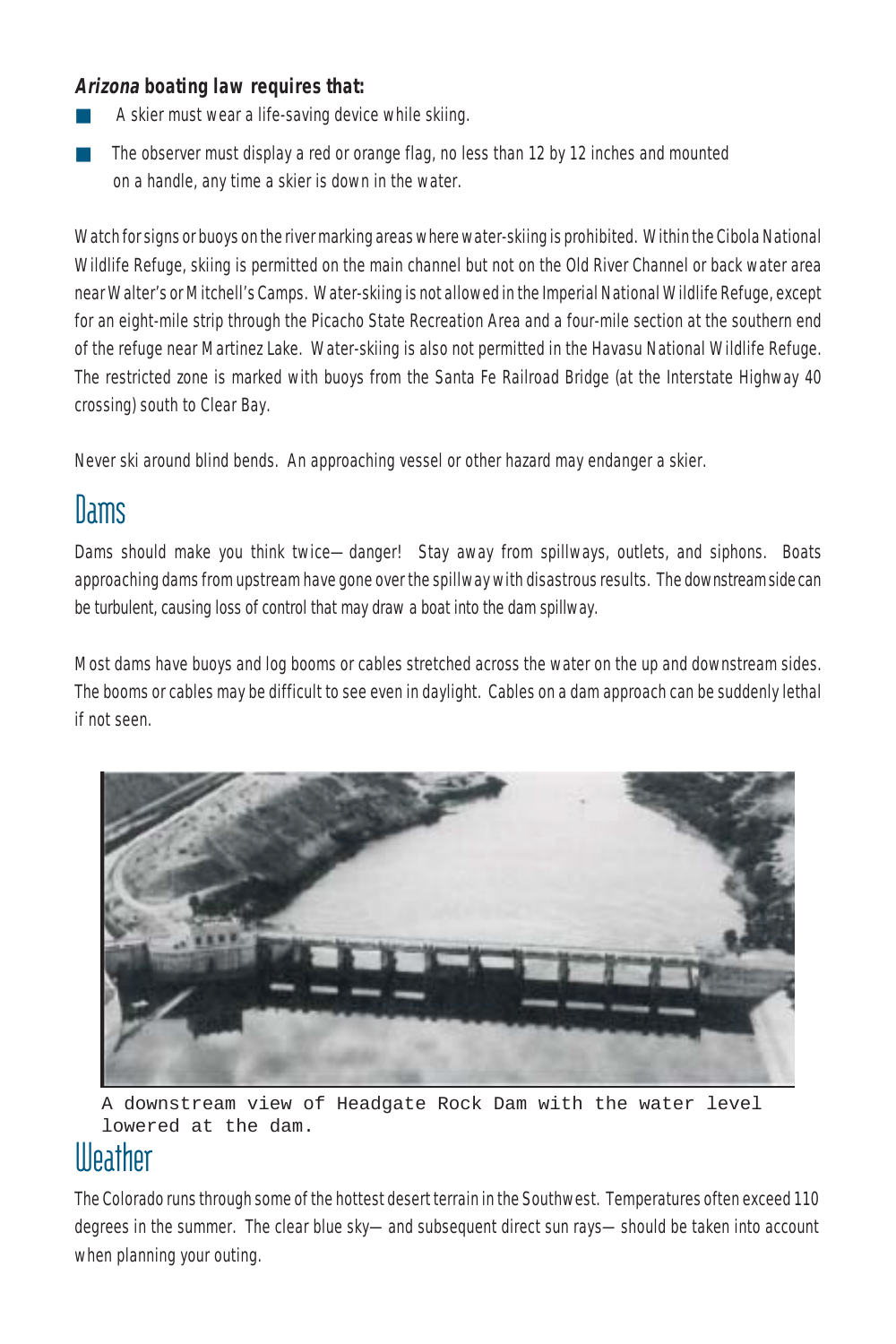### **Bridges**

All Colorado River bridges have ample clearance for most pleasure boats, although local information may be advisable in a few cases. Many bridges are built on pilings that restrict channels to a narrow passageway. Fatalities have resulted from boats striking such pilings or being carried against them by the current. When running a narrow passage near a bridge, slow down and be alert for debris that tends to gather around pilings.

### For Assistance

There are several ways to obtain assistance. The quickest remedy may be to seek the aid of a passing boat. Flares, smoke, blinking lights, or waving arms have helped many a boater in need of help.

In an emergency, both the California and Arizona county sheriff departments and the Arizona State Game and Fish Department are the primary search and rescue agencies for the river. These agencies can be contacted by dialing 9-1-1.

It is recommended that you leave a float plan with a responsible person who will notify the authorities if necessary. Include in the plan your launch site, destination, description of your boat, CF number, and expected time of return.

## Boating and Alcohol

Alcohol is a major contributing factor in many boating accidents, injuries, and fatalities on the Colorado River. Studies indicate that the hazardous side-effects of alcohol are more pronounced when operating a boat. Alcohol, combined with wind, heat, boat noise, vibration, wave action, and sun-glare, has an adverse influence on your judgment and response time in boating. Do not drink and operate a boat.

# Bow Riding

There are many dangerous boating practices that commonly occur on the Colorado River. Heading the list of dangerous practices is bow riding, which is both unsafe and illegal. Passengers riding on the front of a boat can be killed or severely injured by a boat's propeller if they fall, slip, or are thrown into the water. The law restricts riding on the bow, gunwale, or transom of a powerboat where there is no protective railing or other deterrent to falling overboard or if riding on the bow is an obvious danger.

## Additional Information

The California Department of Boating and Waterways has several free boating safety pamphlets that Colorado River boaters might find helpful: "ABCs of the California Boating Law," "Quiet Boating," "Personal Flotation Devices," "Paddlecraft," and "Water-Skiing." Also available are two Boating Trail Guides to the Colorado River: "From Blythe to Imperial Dam" and "From Davis Dam to Parker Dam."

For a free copy of the "Arizona Boating Guide," write the Arizona Game and Fish Department, 2221 W. Greenway Road, Phoenix, Arizona 85023, phone (602) 789-3235, or visit www.azgfd.com.